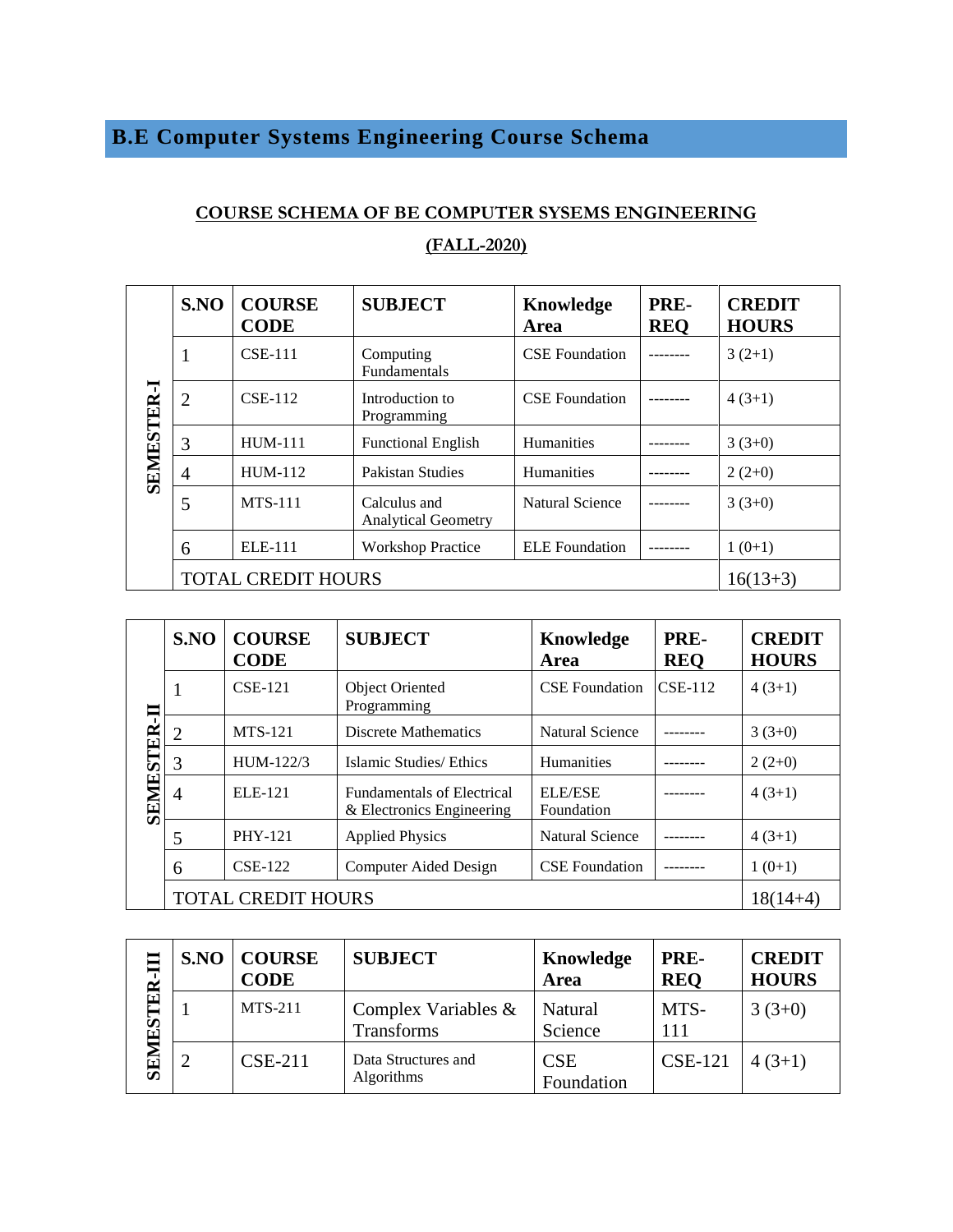| 3                         | <b>ELE-211</b> | Circuit Analysis                                | <b>ELE</b><br>Foundation | PHY-121 | $4(3+1)$ |
|---------------------------|----------------|-------------------------------------------------|--------------------------|---------|----------|
| $\overline{4}$            | <b>ESE-211</b> | Digital Logic Design                            | <b>ESE</b><br>Foundation |         | $4(3+1)$ |
|                           | <b>HUM-211</b> | Communication and<br><b>Presentation Skills</b> | Humanities               |         | $3(3+0)$ |
| <b>TOTAL CREDIT HOURS</b> | $18(15+3)$     |                                                 |                          |         |          |

| <b>SEMESTER-I</b> | S.NO                      | <b>COURSE</b><br><b>CODE</b> | <b>SUBJECT</b>                                    | Knowledge<br>Area        | PRE-<br><b>REQ</b> | <b>CREDIT</b><br><b>HOURS</b> |
|-------------------|---------------------------|------------------------------|---------------------------------------------------|--------------------------|--------------------|-------------------------------|
|                   | 1                         | <b>MTS-221</b>               | Linear Algebra &<br><b>Differential Equations</b> | <b>Natural Science</b>   | <b>MTS-111</b>     | $3(3+0)$                      |
|                   | $\overline{2}$            | $CSE-221$                    | Computer Architecture<br>& Organization           | <b>CSE</b><br>Foundation | <b>ESE-211</b>     | $4(3+1)$                      |
|                   | 3                         | <b>ESE-221</b>               | Signals and Systems                               | <b>ESE</b> Foundation    | ELE-121<br>or      | $4(3+1)$                      |
|                   |                           |                              |                                                   |                          | ELE-<br>211        |                               |
|                   | 4                         | $CSE-222$                    | <b>Operating Systems</b>                          | <b>CSE</b> Foundation    | $CSE-211$          | $4(3+1)$                      |
|                   | 5                         | <b>HUM-221</b>               | <b>Technical Writing</b>                          | Humanities               |                    | $3(3+0)$                      |
|                   | <b>TOTAL CREDIT HOURS</b> | $18(15+3)$                   |                                                   |                          |                    |                               |

|                   | SNO                       | <b>COURSE</b><br><b>CODE</b> | <b>SUBJECT</b>                                   | Knowledge<br>Area  | PRE-<br><b>REO</b> | <b>CREDIT</b><br><b>HOURS</b> |  |
|-------------------|---------------------------|------------------------------|--------------------------------------------------|--------------------|--------------------|-------------------------------|--|
| <b>SEMESTER-V</b> |                           | <b>MTS-311</b>               | Probability & Statistics                         | Natural Science    | <b>MTS-221</b>     | $3(3+0)$                      |  |
|                   | 2                         | CSE-311                      | Database Management<br>System                    | <b>CSE</b> Breadth | $CSE-211$          | $4(3+1)$                      |  |
|                   | 3                         | CSE-312                      | Computer<br>Communication and<br><b>Networks</b> | <b>CSE</b> Breadth |                    | $4(3+1)$                      |  |
|                   | 4                         | CSE-313                      | Artificial Intelligence                          | <b>CSE</b> Breadth | $CSE-211$          | $4(3+1)$                      |  |
|                   | 5                         | <b>HUM-311</b>               | <b>Organizational Behavior</b>                   | Humanities         |                    | $3(3+0)$                      |  |
|                   | <b>TOTAL CREDIT HOURS</b> |                              |                                                  |                    |                    |                               |  |

| ⊡ | <b>S.NO   COURSE</b><br><b>CODE</b> | <b>SUBJECT</b>    | Knowledge<br>Area | PRE-<br><b>REO</b> | <b>CREDIT</b><br><b>HOURS</b> |
|---|-------------------------------------|-------------------|-------------------|--------------------|-------------------------------|
|   | <b>MTS-321</b>                      | Numerical Methods | Natural Science   |                    | $3(3+0)$                      |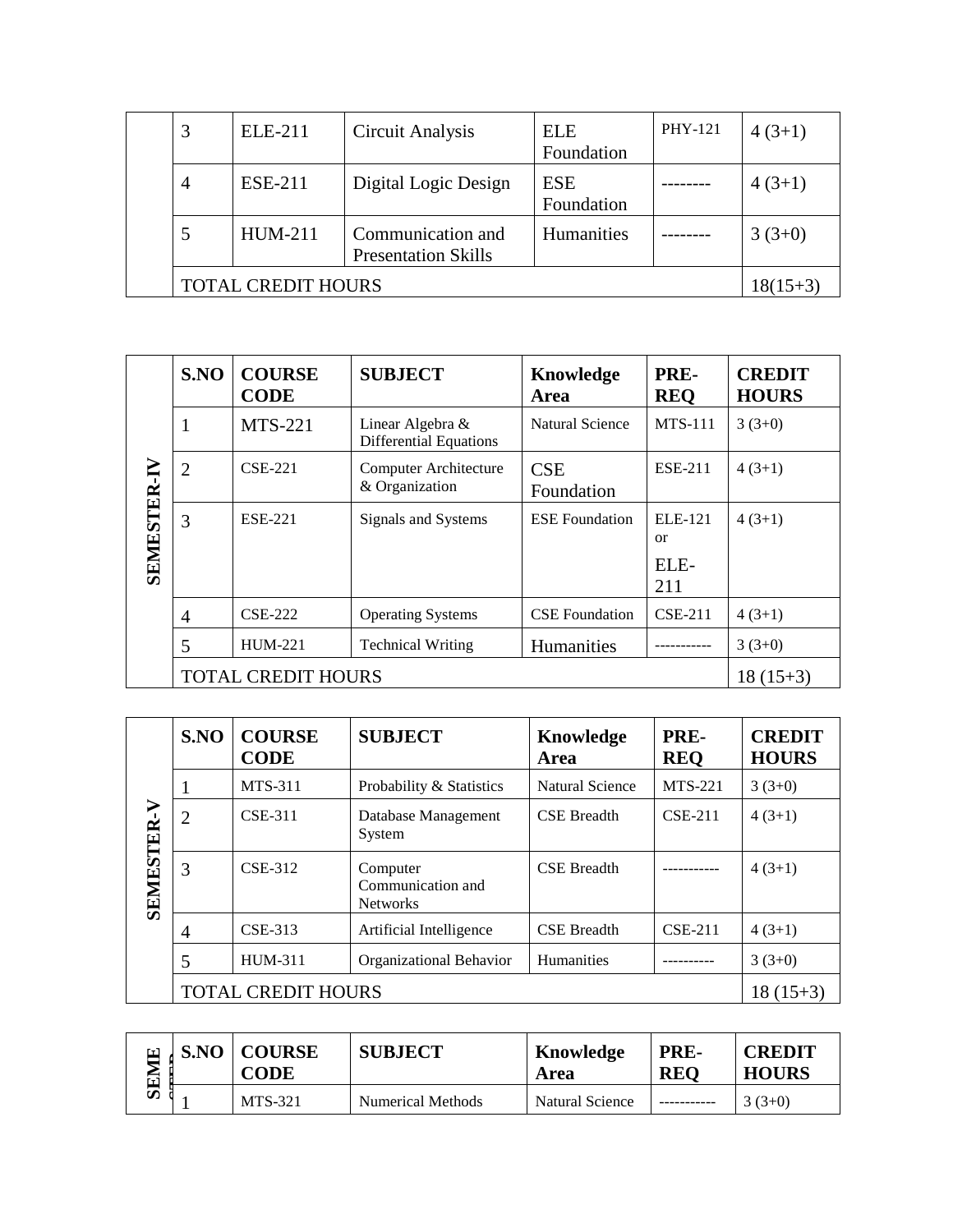|                    | CSE-321   | Microprocessor and<br>Microcontroller        | <b>CSE Breadth</b>    | $CSE-221$ | $4(3+1)$ |  |  |
|--------------------|-----------|----------------------------------------------|-----------------------|-----------|----------|--|--|
|                    | CSE-322   | Software Engineering                         | <b>CSE</b> Breadth    |           | $4(3+1)$ |  |  |
| $\overline{4}$     | XXX-XXX   | <b>IDEE-I</b>                                | <b>IDEE-I</b>         |           | $3(3+0)$ |  |  |
| 5                  | $MGT-321$ | <b>Engineering Economics</b><br>& Management | Management<br>Science |           | $3(3+0)$ |  |  |
| TOTAL CREDIT HOURS |           |                                              |                       |           |          |  |  |

|                  |                           | SNO                                                                              | <b>COURSE</b><br><b>CODE</b> |                                | <b>SUBJECT</b>        | Knowledge<br>Area           | PRE-<br><b>REQ</b> | <b>CREDIT</b><br><b>HOURS</b> |
|------------------|---------------------------|----------------------------------------------------------------------------------|------------------------------|--------------------------------|-----------------------|-----------------------------|--------------------|-------------------------------|
| <b>SEMESTER-</b> |                           |                                                                                  | CSE-XXX                      |                                | Elective-I            | Elective (CSE-<br>Depth)-I  |                    | $3(3+x)$                      |
|                  |                           | $\overline{2}$                                                                   | CSE-XXX                      |                                | Elective-II           | Elective (CSE-<br>Depth)-II |                    | $3(3+x)$                      |
|                  | 3                         |                                                                                  | XXX-XXX<br><b>IDEE-II</b>    |                                |                       | <b>IDEE-II</b>              |                    | $3(3+0)$                      |
|                  | $\overline{4}$            | $MGT-411$<br><b>Project Management</b><br><b>CSE-419</b><br>Final Year Project-I |                              | Entrepreneurship Development & | Management<br>Science | ----------                  | $3(3+0)$           |                               |
|                  | 5                         |                                                                                  |                              |                                | <b>FYP</b>            |                             | $3(0+3)$           |                               |
|                  | <b>TOTAL CREDIT HOURS</b> |                                                                                  |                              |                                |                       |                             |                    | $15(12+3)$                    |

| ДI<br><b>SENIESTER</b> | SNO            | <b>COURSE</b><br><b>CODE</b>    | <b>SUBJECT</b>           | Knowledge<br>Area            | PRE-<br><b>REQ</b> | <b>CREDIT</b><br><b>HOURS</b> |
|------------------------|----------------|---------------------------------|--------------------------|------------------------------|--------------------|-------------------------------|
|                        | 1              | CSE-XXX                         | Elective-III             | Elective (CSE-<br>Depth)-III |                    | $3(3+x)$                      |
|                        | $\overline{2}$ | CSE-XXX                         | Elective-IV              | Elective (CSE-<br>Depth)-IV  |                    | $3(3+x)$                      |
|                        | 3              | CSE-XXX                         | Elective-V               | Elective (CSE-<br>Depth)-V   |                    | $3(3+x)$                      |
|                        | $\overline{4}$ | <b>CSE-429</b>                  | Final Year<br>Project-II | <b>FYP</b>                   | .                  | $3(0+3)$                      |
|                        |                | <b>TOTAL CREDIT HOURS</b>       |                          |                              |                    | $12(9+3)$                     |
|                        |                | <b>GRAND TOTAL CREDIT HOURS</b> |                          | $132(108+24)$                |                    |                               |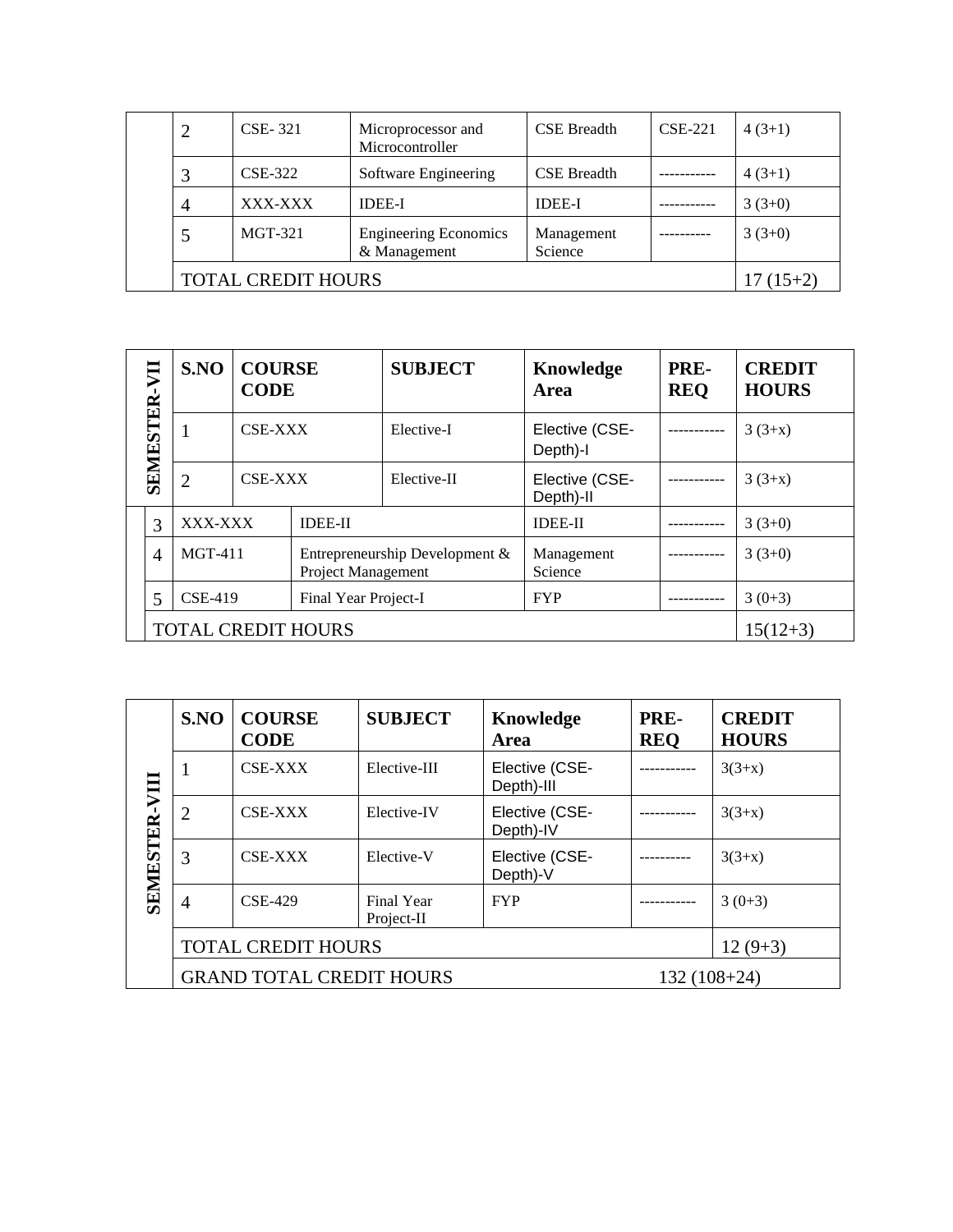|                           | S.NO           | <b>COURSE</b><br><b>CODE</b> | <b>SUBJECT</b>                   | Knowledge<br>Area            | <b>PRE-REQ</b> | <b>CREDIT</b><br><b>HOURS</b> |
|---------------------------|----------------|------------------------------|----------------------------------|------------------------------|----------------|-------------------------------|
| Disciplinar<br>Electives) |                | XXX-XXX                      | Health Safety and<br>Environment | Environmental<br>Engineering |                | $3(3+0)$                      |
| <b>Exter</b>              | 2              | XXX-XXX                      | <b>Energy Storage</b><br>Devices | Energy<br>Engineering        |                | $3(3+0)$                      |
| Engineering<br>IDEE       | 3              | XXX-XXX                      | Precision<br>Agriculture         | Agriculture<br>Engineering   |                | $3(3+0)$                      |
|                           | $\overline{4}$ | XXX-XXX                      | <b>Smart Grids</b>               | Power<br>Engineering         |                | $3(3+0)$                      |

|                  | S.NO           | <b>COURSE</b><br><b>CODE</b> | <b>SUBJECT</b>                            | <b>Knowledge</b><br>Area | <b>PRE-REQ</b>                  | <b>CREDIT</b><br><b>HOURS</b> |
|------------------|----------------|------------------------------|-------------------------------------------|--------------------------|---------------------------------|-------------------------------|
|                  | $\mathbf{1}$   | <b>CSE-XXX</b>               | Digital Signal<br>Processing              | <b>CSE</b> Depth         | ESE-221                         | $4(3+1)$                      |
|                  | $\overline{2}$ | <b>CSE-XXX</b>               | Control System and<br>Robotics            | <b>CSE</b> Depth         | ESE-221                         | $4(3+1)$                      |
|                  | 3              | <b>CSE-XXX</b>               | Digital Image<br>Processing               | <b>CSE</b> Depth         | Digital<br>Signal<br>Processing | $4(3+1)$                      |
|                  | $\overline{4}$ | <b>CSE-XXX</b>               | <b>Cloud Computing</b>                    | <b>CSE</b> Depth         | CSE-311                         | $4(3+1)$                      |
| <b>ELECTIVES</b> | 5              | <b>CSE-XXX</b>               | Internet of Things                        | <b>CSE</b> Depth         | CSE-312                         | $4(3+1)$                      |
|                  |                |                              |                                           |                          | CSE-211,                        |                               |
|                  | 6              | <b>CSE-XXX</b>               | Machine Learning                          | <b>CSE</b> Depth         | MTS-311                         | $4(3+1)$                      |
|                  | 7              | <b>CSE-XXX</b>               | Fuzzy Logic and<br><b>Neural Networks</b> | <b>CSE</b> Depth         | Artificial<br>Intelligence      | $4(3+1)$                      |
|                  |                |                              |                                           |                          | CSE-112                         |                               |
|                  | 8              | <b>CSE-XXX</b>               | <b>Computer Vision</b>                    | <b>CSE</b> Depth         | MTS-221                         | $4(3+1)$                      |
|                  |                |                              |                                           |                          | CSE-211                         |                               |
|                  | 9              | <b>CSE-XXX</b>               | <b>Block</b> chain                        | <b>CSE</b> Depth         | CSE-311                         | $4(3+1)$                      |